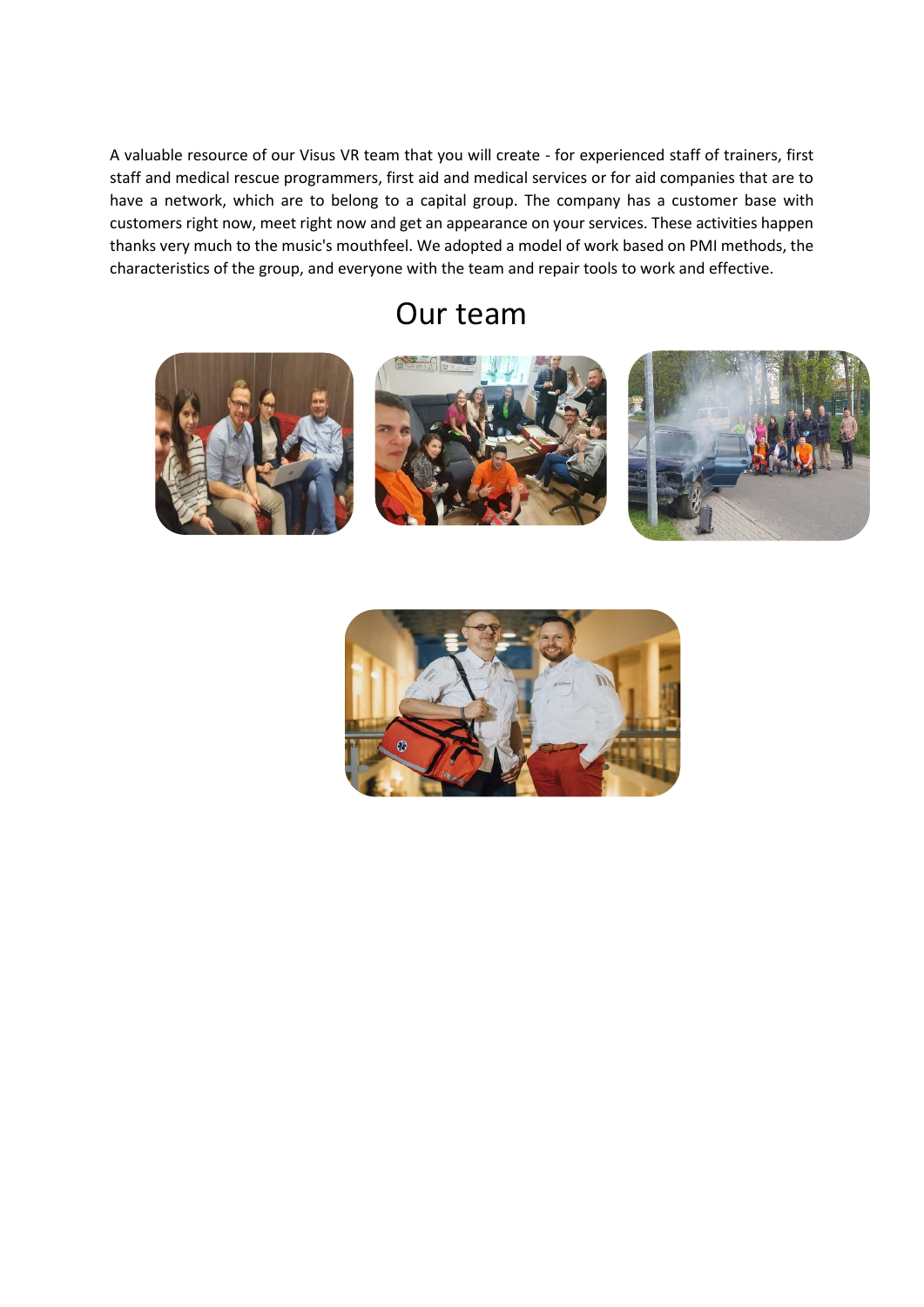## **Our project**



## **Tadeusz Miłowski**



### *Role in the project: Emergency medical expert / trainer.*

Our task is to: create systems resulting from the analysis, using audits of conducting VR sampling and sampling systems, creating a methodology for running VR systems. Responsible for the compliance and substantive correctness of the product - share the latest medical and European Resuscitation Council and the European Society of Cardiology (AHA). He is an unquestionable authority in the field of medical rescue and first aid in the Warmian-Masurian region.

Paramedic, MA in pedagogy (2001), graduate of emergency medical services at the Medical University of Gdańsk (2012). Academic teacher at the Department of Emergency Medicine at UWM in Olsztyn (classes in medicine, rescue, teaching), lecturer at the Police Academy in Szczytno, teacher at the Medical Simulation

Center of the University of Warmia and Mazury in Olsztyn. He has been working in the rescue service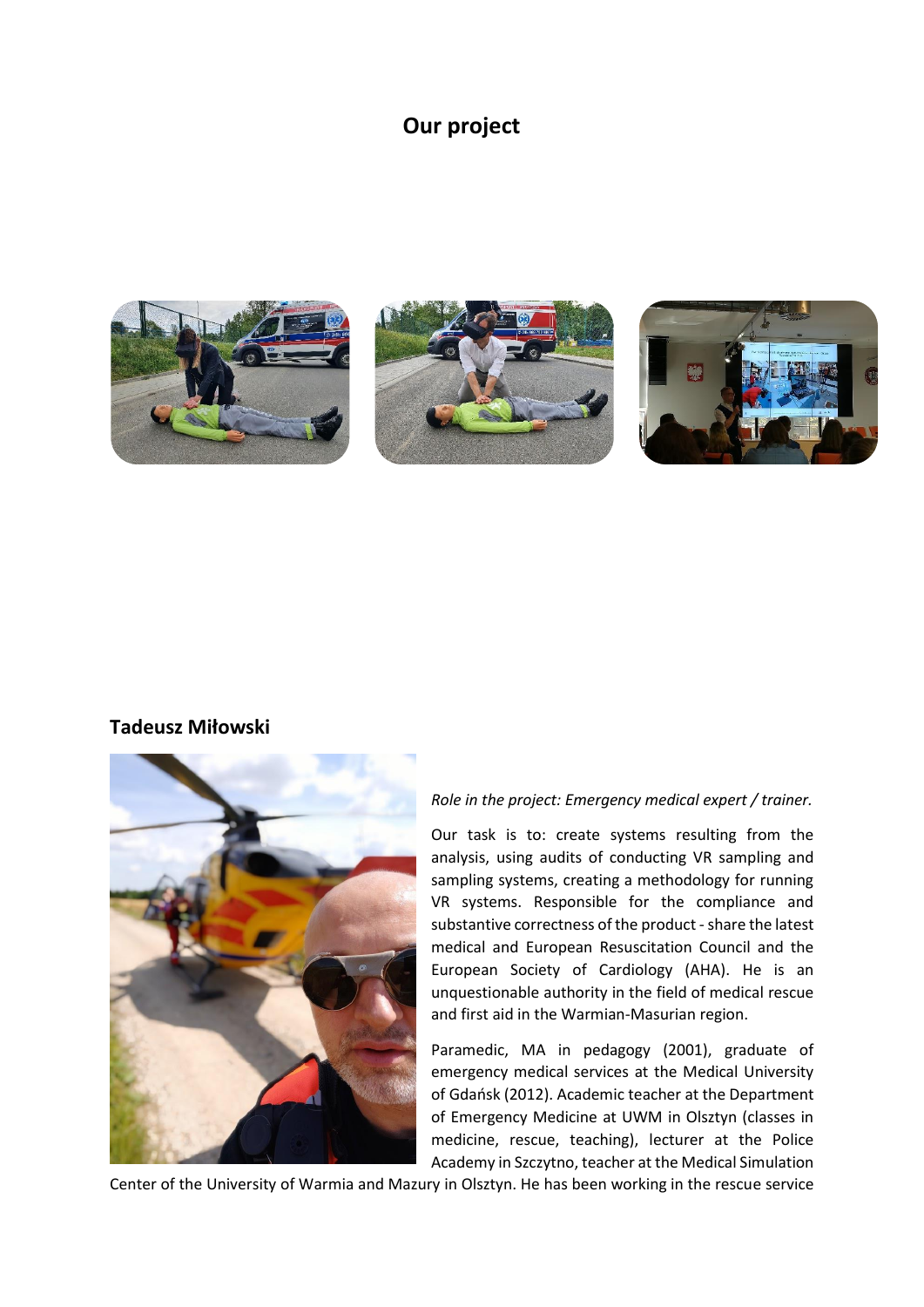since 1996 in various positions, including a member of the air force of the Ambulance Service, a rescuer of the Hospital Emergency Department. Since 2005, he has been performing the function of paramedics. A shareholder of VISUS VR Sp. Zoo. Knowledge of English B1.



## **Grzegorz Sokołowski**



### *Role in the project: Training Manager.*

Tasks and tasks: project management, evaluation management and its management, customer acquisition (since 2006, it can conduct training for, among others, Polpharma, Skanska, Eltel, etc. and has an established customer base), customer needs research, coordination of job counselors' employees, where commissioned savings for "tailor-made" companies for corporate companies, acceptance of IT and programming practices.

Business trainer, entrepreneur, owner of Przedsiębiorstwo Produkcyjno-Reklamowe GRYF, owner of the PREZENCIK brand,

President of the Management Board of Synergia Biznesu Sp. z o. o., President of the Management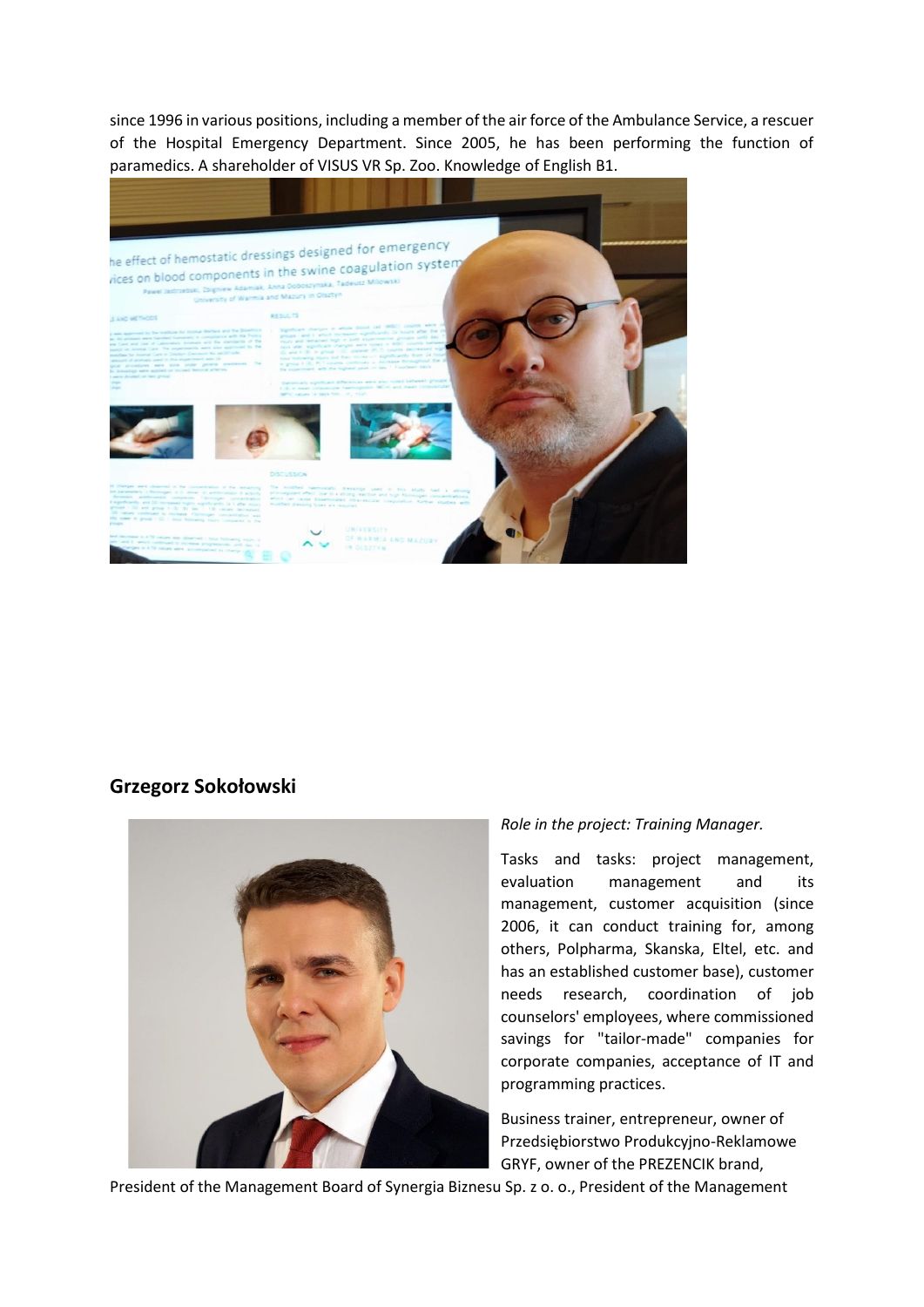Board of Fundacja Inicjatyw Społecznych, director of the medical consortium, academic lecturer at the Business Academy of the University of Warmia and Mazury in Olsztyn, has over 14 years of business experience and 16 years of training experience. He dealt with the commercialization of research results in spin-off and spin-out magazines in Poland. Fire protection inspector, lifeguard, trainer of the European Resuscitation Council, lawyer, electronics-IT specialist. Since 2006, he has been coordinating many national and international projects, many government institutions. A shareholder of VISUS VR Sp. Zoo. Knowledge of English B2.



### **Anna Soliwoda**

### *Role in the project: developer*

A graduate of the Faculty of Computer Science and Mathematics in Olsztyn, he graduated from program studies with honors, 1st degree computer graphic designer, creator of many games and cocreator of many computer games. Responsible for creating as creating, animating and creating over the development of applications.